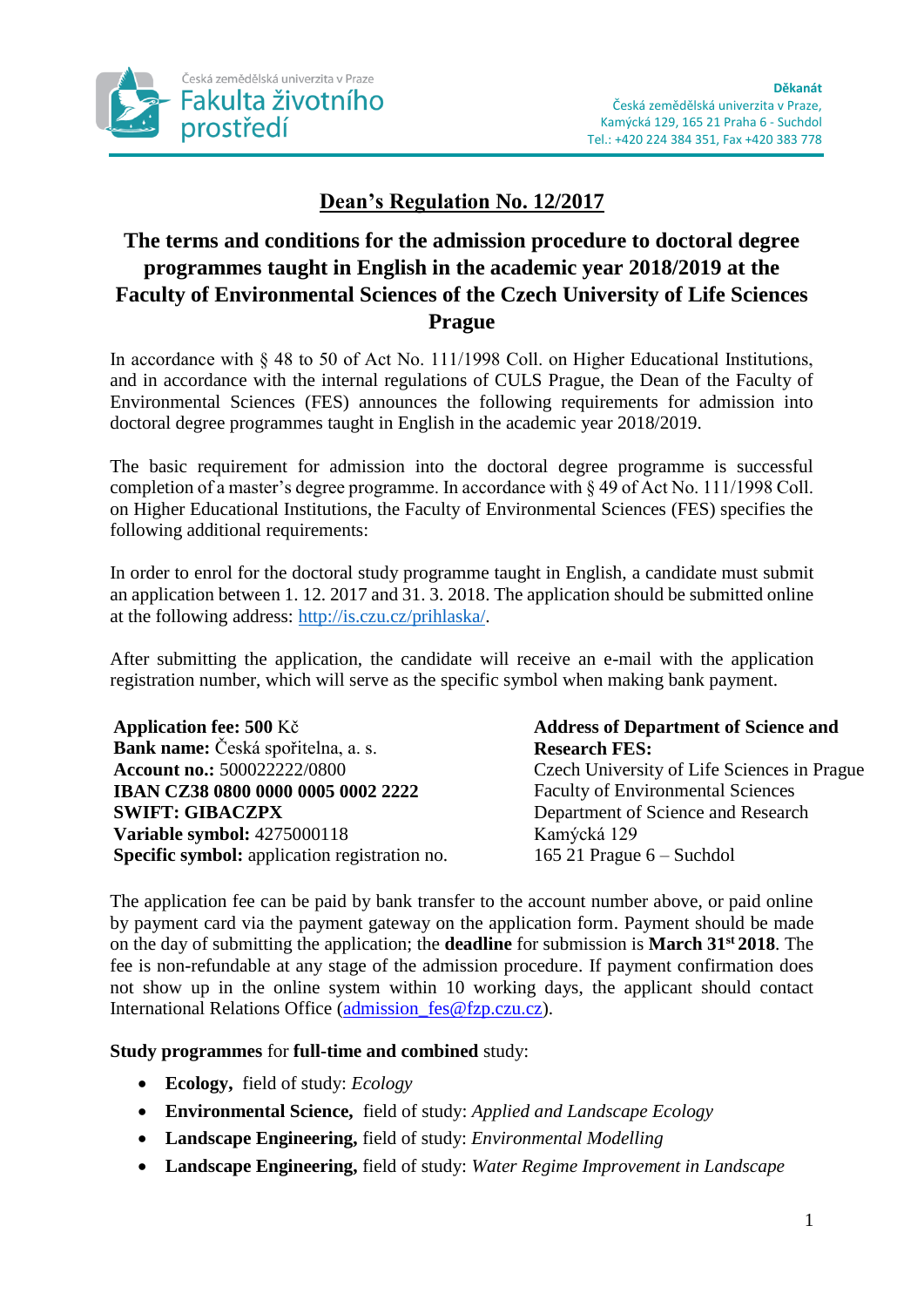

The requirements for admission into doctoral degree study programmes in English include the ability to communicate in English and the relevance of the selected study programme to the completed master's degree programme.

## **Entrance examination dates**

The entrance examinations for doctoral degree programmes in English will take place on **April 18th 2018** from 9:00 in meeting room Z239 (MCEV I building, Faculty of Environmental Sciences, CULS). Starting from 9:15, the examination will continue in the office of the chairman of the committee for the relevant field of study. Information about the exact place of the examination will be provided on the **https://is.czu.cz/prihlaska/** portal by April 4<sup>th</sup> 2018. If the candidate cannot attend the entrance examination on the specified date, it is possible to conduct the exam electronically (provided that there is good reason to do so). Information about the date and the form of the online exam will be sent to the e-mail address indicated by the candidate in the application form. To set up a date, the candidate must send a request to admission  $fes@fzp.czu.cz$  by April  $4<sup>th</sup> 2018$ .

## **Necessary documents**

The following documents (in English or in Czech) will be necessary for the admission procedure:

- CV
- a list of grades received in the master's programme (diploma supplement / transcript of records).
- motivation letter (only in English)

The above-mentioned documents should be sent to the following e-mail address: [admission\\_fes@fzp.czu.cz.](mailto:admission_fes@fzp.czu.cz)

### **Entrance exam procedure and results**

A point system is used to evaluate the candidates. The evaluation is based on the candidate's interest in the selected field of study, backed by the approval of the potential supervisor and their superior (max. 10 points) Submitting a motivation letter in English will be necessary to assess the candidate's interest in the study programme and will also serve to evaluate the candidate's knowledge of English.

Another part of the admission procedure is an interview in English (max. 20 points), which can also be conducted electronically. Its purpose is to assess the candidate's knowledge of English, their ability to work independently (diploma thesis, publications), their awareness of the cost of planned research and funding possibilities, as well as their familiarity with the chosen field of study and the contents of the selected study programme at CULS.

A ranking list based on the number of points (0-30) received by the candidates will be published on the<https://is.czu.cz/prihlaska/> portal. All candidates with the same score in the last place of the ranking list will be admitted.